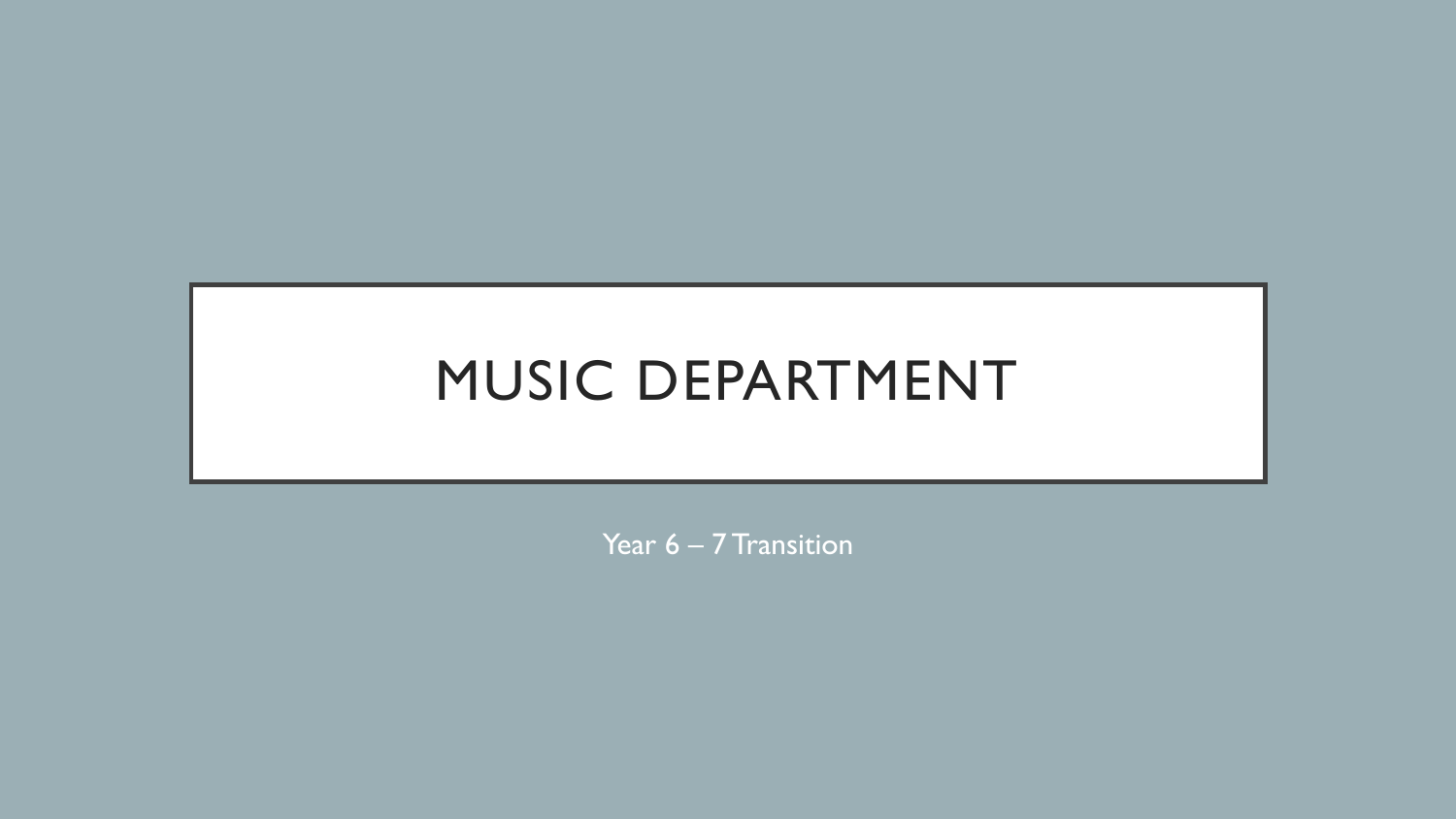## ROOM PA11

• Room PA11 is equipped with 17 new iMac computers. We are incredibly lucky to have this facility and students in every year-group can use the best software available, Logic Pro X, on the best computers available anywhere! All the lessons in this room have digital lesson plans to guide you through the projects and everybody can create some very professional – sounding compositions and songs and can learn about and use all the techniques involved in studio music production! For each project that you complete you will receive written feedback from Music Department staff to which you will have the opportunity to respond in writing. All the feedback comments will be stored in your own digital .pdf portfolio. The screenshot on the following slide gives you an idea as to what to expect. In this project you are given the opportunity to compose a piece of music to a Smarties advert!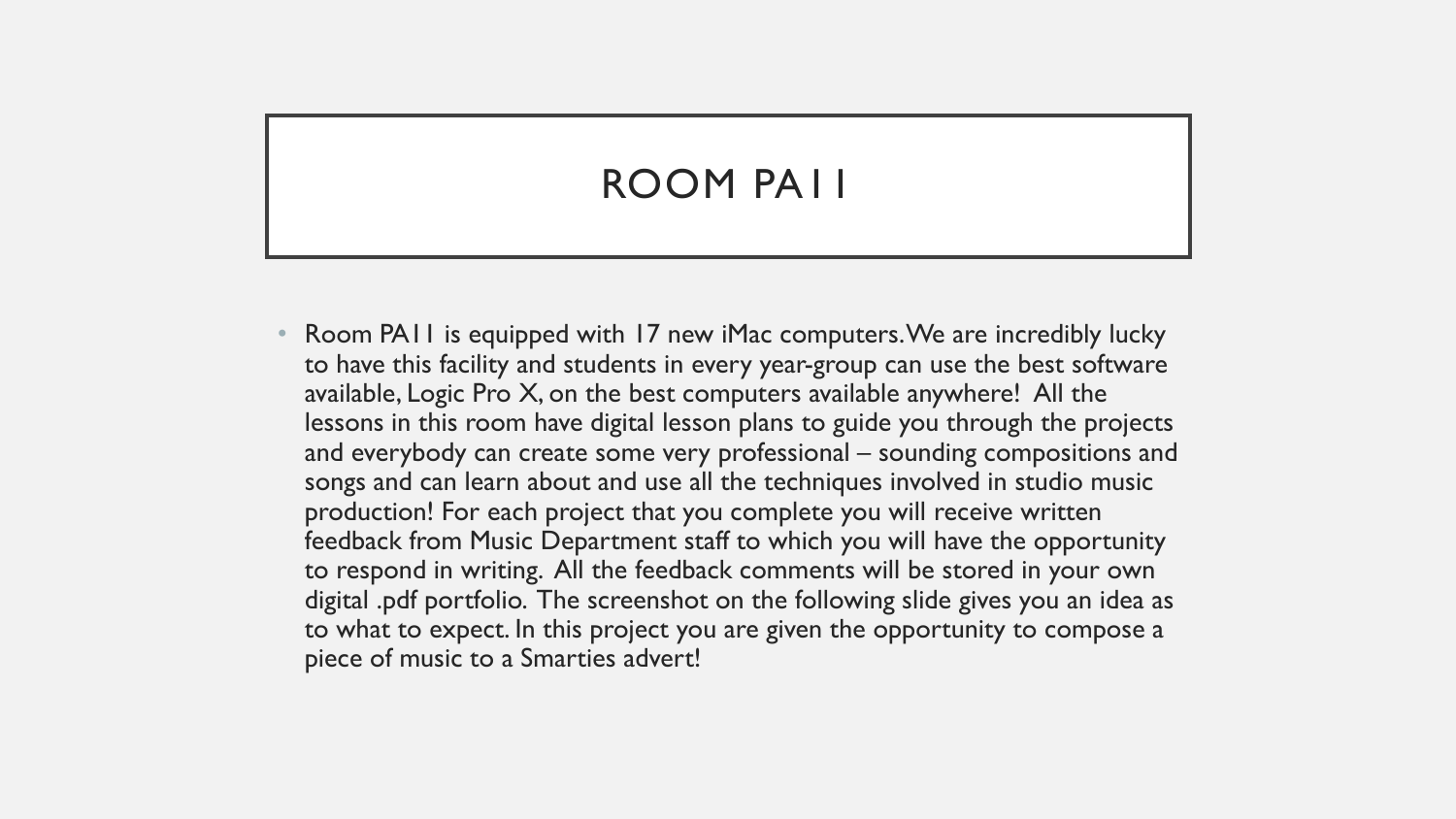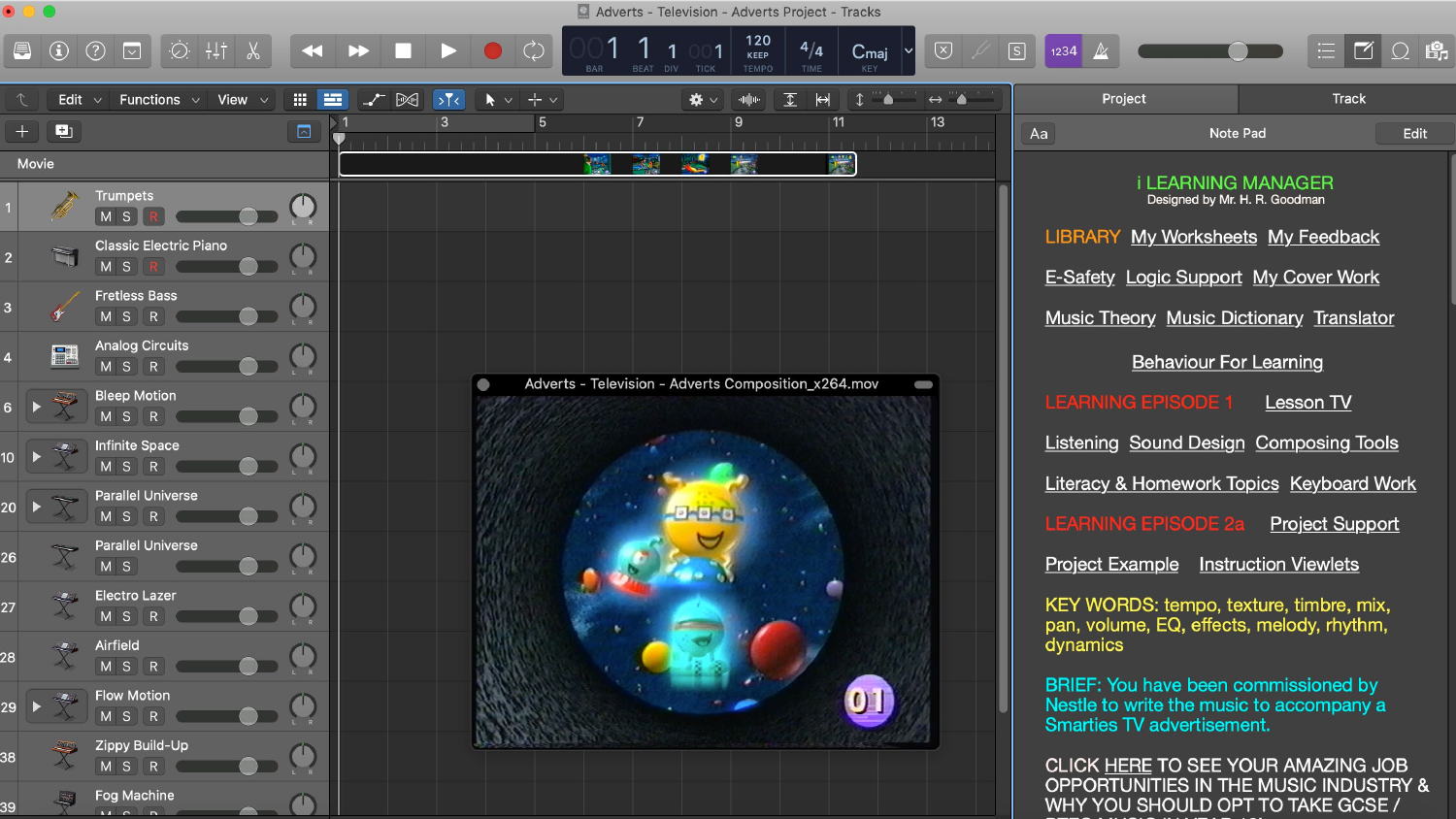## ROOM PA12

• Room PA12 is equipped with several new Yamaha keyboards with full-size keys. In this room you will learn how to play the keyboard properly, learn how to play the ukulele properly and take part in World Music lessons using samba instruments! You will have the opportunity to work in pairs, small groups and as an individual in this room. You will be able to record your work and you will be given several opportunities to participate in peer and self-assessment evaluations.